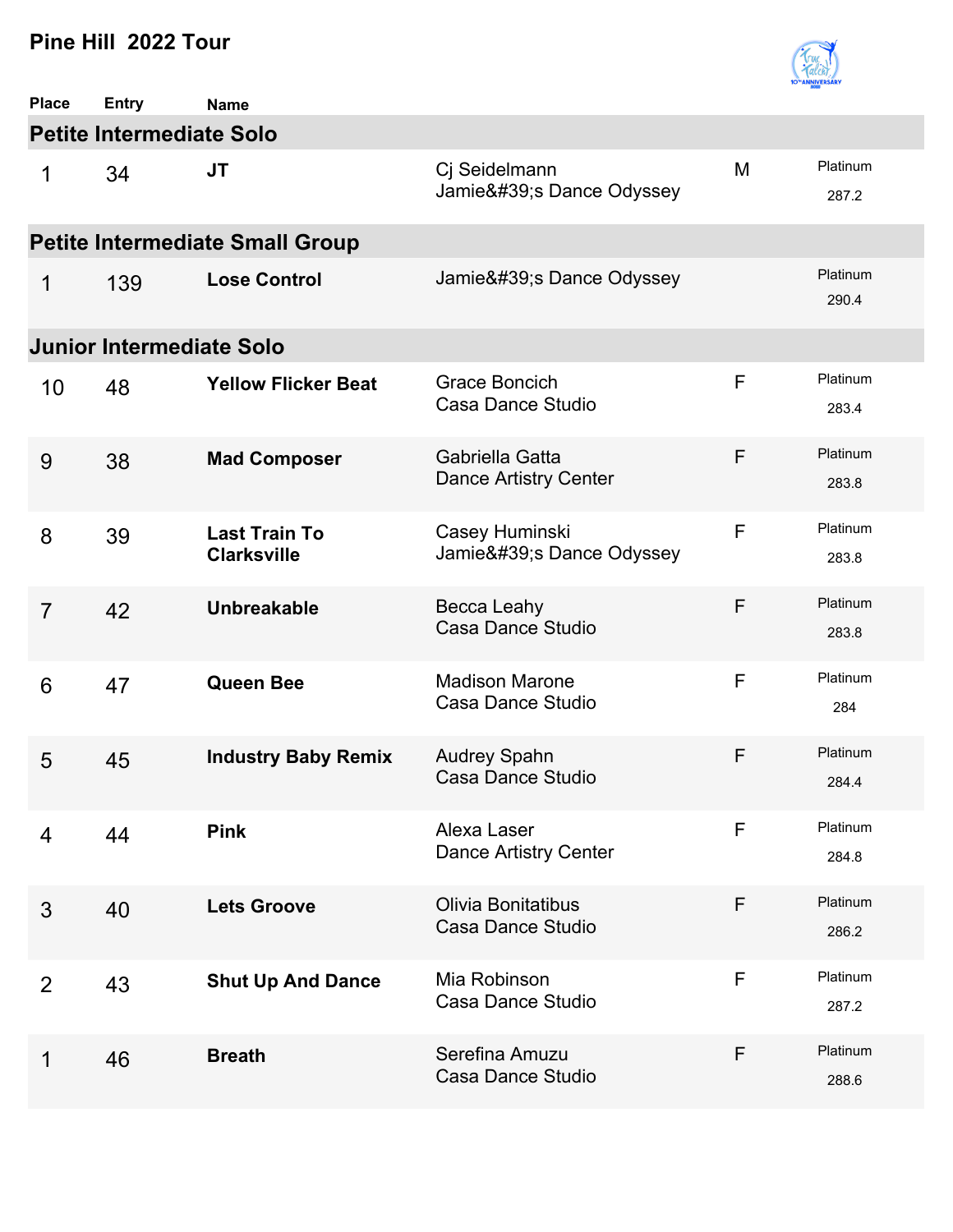

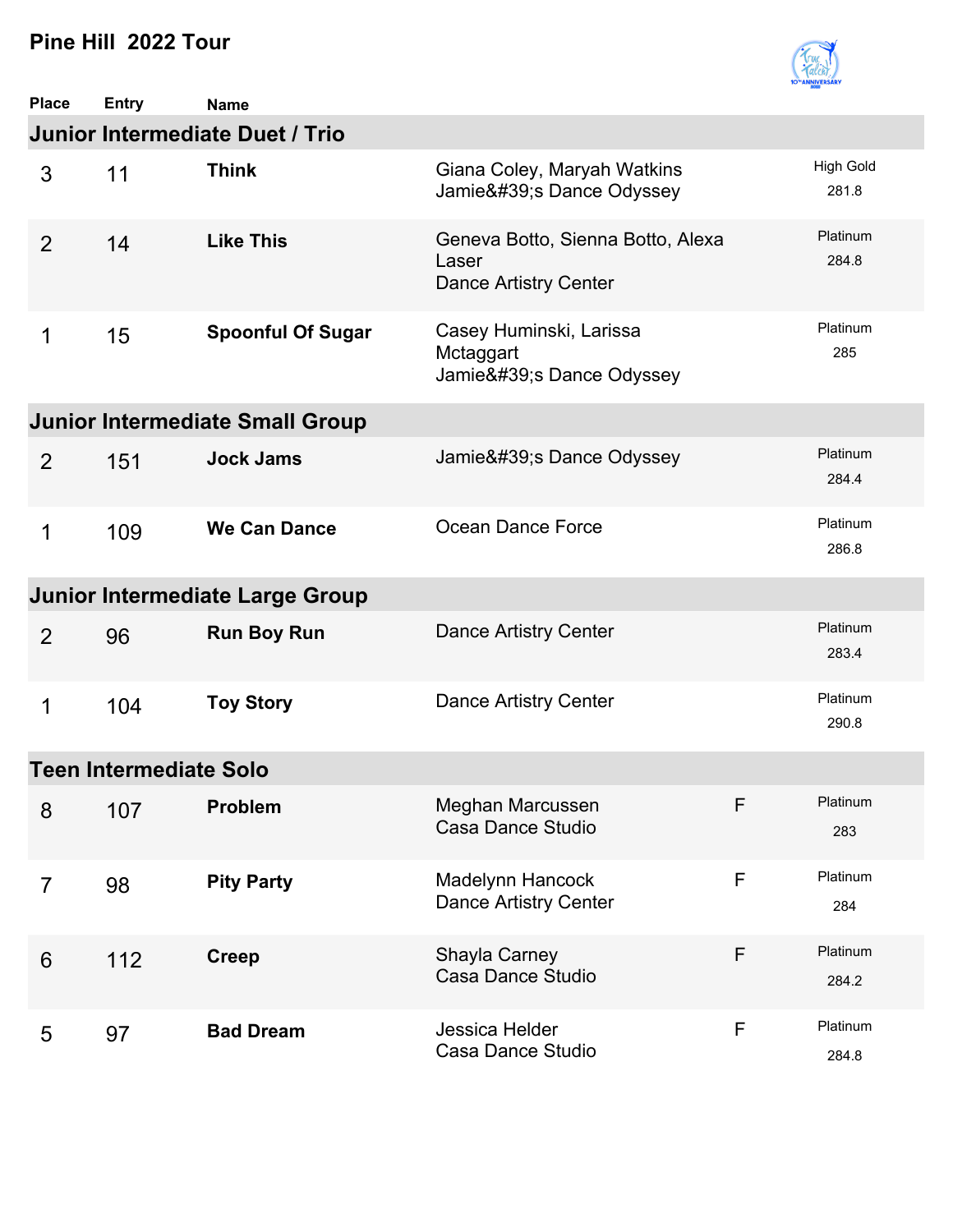

| <b>Place</b>   | <b>Entry</b>                    | <b>Name</b>                          |                                                                          |   |                   |
|----------------|---------------------------------|--------------------------------------|--------------------------------------------------------------------------|---|-------------------|
| 4              | 105                             | <b>Fabulous</b>                      | <b>Lily Swichar</b><br><b>Jazz Unlimited Studio Of Dance</b><br>Arts     | F | Platinum<br>285.2 |
| 3              | 110                             | <b>Mirror</b>                        | Jazmyne Richards<br><b>Dancers In Motion</b>                             | F | Platinum<br>286   |
| $\overline{2}$ | 116                             | <b>Beggin</b>                        | Jacob Hunsberger<br><b>Casa Dance Studio</b>                             | M | Platinum<br>286.2 |
| 1              | 108                             | <b>JT</b>                            | Justin Figueroa<br><b>Dancers In Motion</b>                              | M | Platinum<br>288.2 |
|                |                                 | <b>Teen Intermediate Duet / Trio</b> |                                                                          |   |                   |
| 3              | 101                             | <b>Snowman</b>                       | Jessica Korn, Julia Newbern<br>Jazz Unlimited Studio Of Dance<br>Arts    |   | Platinum<br>283.6 |
| $\overline{2}$ | 115                             | <b>Cuban Pete</b>                    | Madelynn Hancock, Landyn<br>Pollard<br><b>Dance Artistry Center</b>      |   | Platinum<br>286.6 |
| 1              | 103                             | <b>We Shall Overcome</b>             | Justin Figueroa, Jazmyne<br><b>Richards</b><br><b>Dancers In Motion</b>  |   | Platinum<br>286.8 |
|                | <b>Senior Intermediate Solo</b> |                                      |                                                                          |   |                   |
| 1              | 6                               | Carrie                               | Shannon Mccabe<br>Dancers In Motion                                      | F | Platinum<br>289.2 |
|                |                                 | <b>Petite Advanced Duet / Trio</b>   |                                                                          |   |                   |
| 1              | 49                              | <b>Think</b>                         | Maria Robins, Azamara Schwartz<br>Jazz Unlimited Studio Of Dance<br>Arts |   | Platinum<br>285.8 |
|                | <b>Junior Advanced Solo</b>     |                                      |                                                                          |   |                   |
| 10             | 66                              | Do You                               | Reagan Kornick<br>Jazz Unlimited Studio Of Dance<br>Arts                 | F | Platinum<br>289.2 |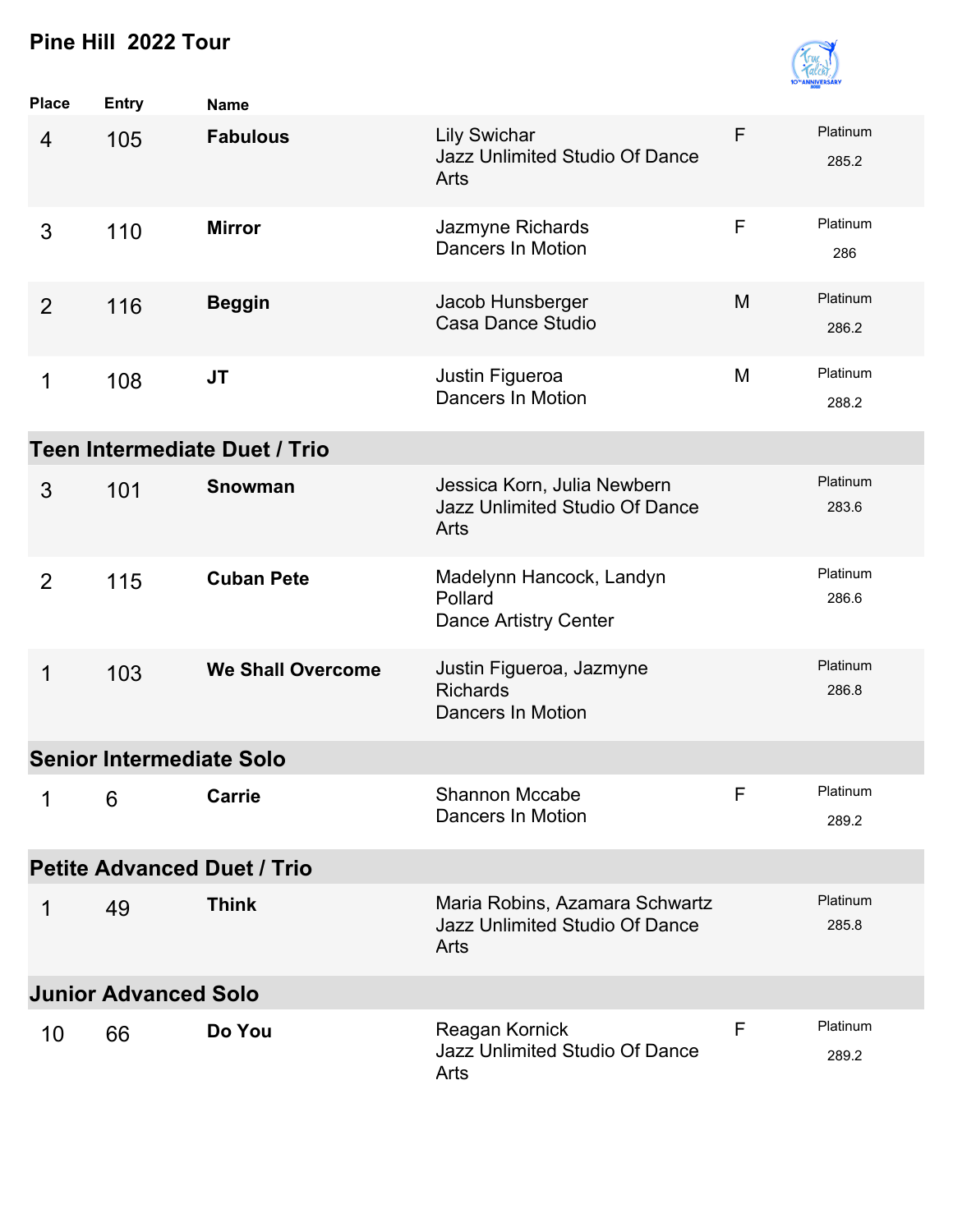

| <b>Place</b>   | <b>Entry</b>   | <b>Name</b>                               |                                                                   |   |                           |
|----------------|----------------|-------------------------------------------|-------------------------------------------------------------------|---|---------------------------|
| 9              | 70             | <b>Light A Fire</b>                       | Alyssa Marroletti<br>Jazz Unlimited Studio Of Dance<br>Arts       | F | Platinum<br>289.2         |
| 8              | 62             | Glam                                      | Olivia Murawski<br>Dance Artistry Center                          | F | Platinum<br>289.4         |
| $\overline{7}$ | 56             | <b>Power Of The Dream</b>                 | <b>Monica Kelly</b><br><b>Spotlight Performing Arts Center</b>    | F | Platinum<br>290           |
| 6              | 58             | <b>Stayin Alive</b>                       | Casey Davis<br><b>Jazz Unlimited Studio Of Dance</b><br>Arts      | M | Platinum<br>290.4         |
| 5              | 57             | <b>Cosmic Love</b>                        | Mia Vest<br><b>Spotlight Performing Arts Center</b>               | F | Platinum<br>290.6         |
| 4              | 60             | <b>Pennies From Heaven</b>                | <b>Jack Ehrenworth</b><br>Jamie' SDance Odyssey                   | M | Platinum<br>291           |
| 3              | 85             | <b>Freedom</b>                            | <b>Lacey Resnick</b><br>Jamie's Dance Odyssey                     | F | Platinum<br>291.4         |
| $\overline{2}$ | 89             | <b>Stairway To Heaven</b>                 | Lauren Stanz<br>Jamie's Dance Odyssey                             | F | Platinum<br>292.6         |
| 1              | 71             | <b>Tomorrow Is Not</b><br><b>Promised</b> | <b>Brooklyn Ezekiel</b><br>Jazz Unlimited Studio Of Dance<br>Arts | F | True Platinum<br>296      |
|                |                | <b>Junior Advanced Duet / Trio</b>        |                                                                   |   |                           |
| 8              | 5              | <b>Keep Breathing</b>                     | Bella Ciriello, Tessa Contardi<br>Ocean Dance Force               |   | <b>High Gold</b><br>280.6 |
| $\overline{7}$ | $\overline{4}$ | <b>Took The Night</b>                     | Brooke Mcginley, Bethany<br>Verechia<br>Jamie's Dance Odyssey     |   | Platinum<br>285.4         |
| 6              | 9              | <b>Where They From</b>                    | Addison Grasso, Lacey Mills<br>Jamie's Dance Odyssey              |   | Platinum<br>285.6         |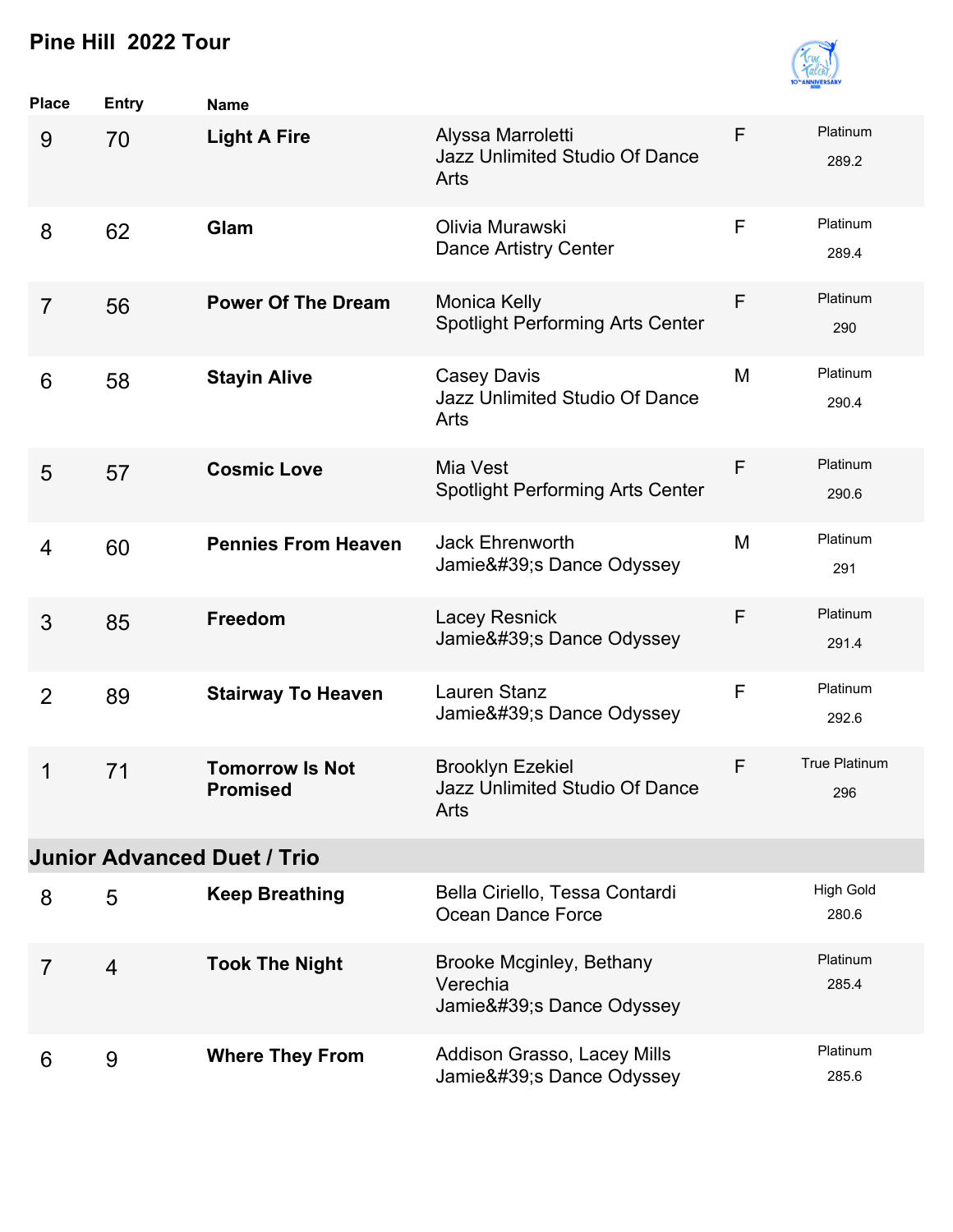

| <b>Place</b>   | <b>Entry</b> | <b>Name</b>                        |                                                                                          |                   |
|----------------|--------------|------------------------------------|------------------------------------------------------------------------------------------|-------------------|
| 5              | 26           | The Future Is Female               | Camryn Dopke, Jordyn Thompson,<br><b>Molly Weinert</b><br><b>Dance Artistry Center</b>   | Platinum<br>286.2 |
| 4              | 12           | <b>Mirrors</b>                     | Addison Hunsberger, Audrey<br>Spahn<br>Casa Dance Studio                                 | Platinum<br>289   |
| 3              | 18           | <b>School Bells</b>                | Sophia D'angelo, Juliana<br>Masciangelo, Hayleigh Mauger<br><b>Dance Artistry Center</b> | Platinum<br>289.6 |
| $\overline{2}$ | 25           | <b>Cantina Swing</b>               | Jack Ehrenworth, Olivia<br>Seidelmann<br>Jamie' SDance Odyssey                           | Platinum<br>290.6 |
| $\mathbf 1$    | 31           | <b>For You Mom</b>                 | Madison Kelly, Monica Kelly<br><b>Spotlight Performing Arts Center</b>                   | Platinum<br>292   |
|                |              | <b>Junior Advanced Small Group</b> |                                                                                          |                   |
| 6              | 119          | <b>Take Me Home</b>                | Jamie' SDance Odyssey                                                                    | Platinum<br>287.2 |
| 5              | 135          | I Dig                              | Dance Artistry Center                                                                    | Platinum<br>287.4 |
| 4              | 144          | <b>Come Fly With Me</b>            | Ocean Dance Force                                                                        | Platinum<br>288.6 |
| 3              | 102          | 9 To 5                             | Jamie' SDance Odyssey                                                                    | Platinum<br>289.6 |
| $\overline{2}$ | 120          | <b>What If</b>                     | <b>Dance Artistry Center</b>                                                             | Platinum<br>289.6 |
| 1              | 152          | <b>Hobo Hoof</b>                   | Jamie's Dance Odyssey                                                                    | Platinum<br>292.8 |
|                |              | <b>Junior Advanced Large Group</b> |                                                                                          |                   |
| 2              | 136          | <b>Power</b>                       | Jamie's Dance Odyssey                                                                    | Platinum<br>289.4 |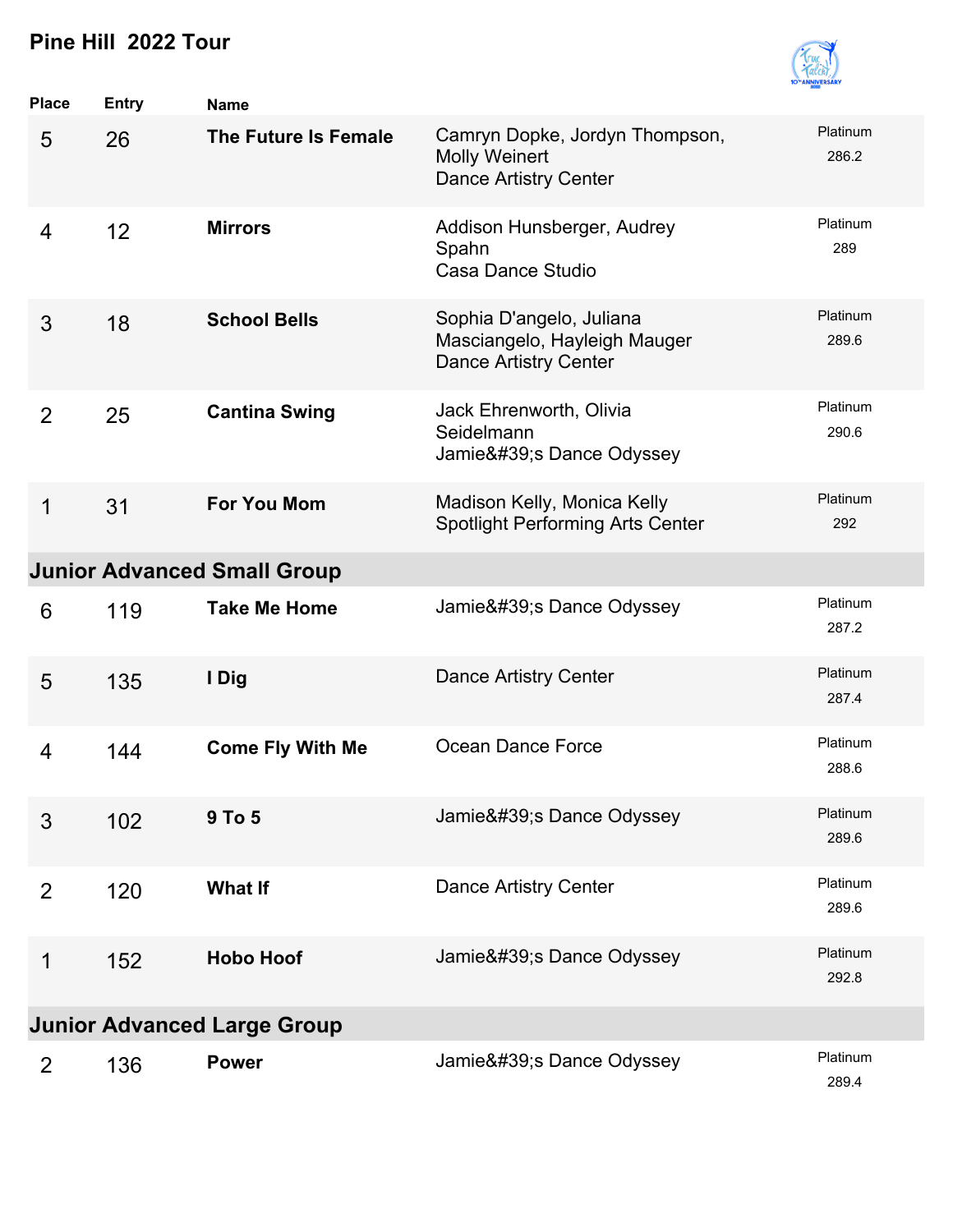| <b>10<sup>th</sup> ANNIVERSARY</b> |
|------------------------------------|

| <b>Place</b>   | <b>Entry</b>              | <b>Name</b>                                 |                                                                 |   |                   |  |  |  |
|----------------|---------------------------|---------------------------------------------|-----------------------------------------------------------------|---|-------------------|--|--|--|
| 1              | 111                       | <b>Purse First</b>                          | Dance Artistry Center                                           |   | Platinum<br>291   |  |  |  |
|                | <b>Teen Advanced Solo</b> |                                             |                                                                 |   |                   |  |  |  |
| 10             | 150                       | <b>Kitri Variation</b>                      | <b>Natalie Massing</b><br><b>Dance Artistry Center</b>          | F | Platinum<br>288.8 |  |  |  |
| 9              | 157                       | <b>Too Darn Hot</b>                         | <b>Brianna Wimer</b><br>Jamie's Dance Odyssey                   | F | Platinum<br>289   |  |  |  |
| 8              | 140                       | <b>Disturbia</b>                            | <b>Katie Driscoll</b><br>Casa Dance Studio                      | F | Platinum<br>289.4 |  |  |  |
| $\overline{7}$ | 153                       | <b>The Rose</b>                             | <b>Natalie Sperry</b><br>Jamie's Dance Odyssey                  | F | Platinum<br>289.6 |  |  |  |
| 6              | 148                       | <b>Live Fully Now</b>                       | Ava Feher<br>Ocean Dance Force                                  | F | Platinum<br>290.6 |  |  |  |
| 5              | 125                       | You're Somebody Else                        | Hannah Murawski<br><b>Dance Artistry Center</b>                 | F | Platinum<br>291.2 |  |  |  |
| 4              | 154                       | <b>Piano Man</b>                            | Larry Norman<br>Jamie's Dance Odyssey                           | M | Platinum<br>291.6 |  |  |  |
| 3              | 143                       | <b>Amazing Grace</b>                        | Emma Herman<br><b>Spotlight Performing Arts Center</b>          | F | Platinum<br>292.6 |  |  |  |
| 2              | 146                       | <b>Heaven Is A Place On</b><br><b>Earth</b> | <b>Madison Kelly</b><br><b>Spotlight Performing Arts Center</b> | F | Platinum<br>293.2 |  |  |  |
| 1              | 127                       | <b>Are You Lonesome</b><br><b>Tonight</b>   | Cecilia Applebaum<br>Jazz Unlimited Studio Of Dance<br>Arts     | F | Platinum<br>293.4 |  |  |  |
|                |                           | <b>Teen Advanced Duet / Trio</b>            |                                                                 |   |                   |  |  |  |
| 10             | 138                       | <b>El Fuego Fire</b>                        | Justin Figueroa, Yuleeza<br>Rodriguez<br>Dancers In Motion      |   | Platinum<br>287.8 |  |  |  |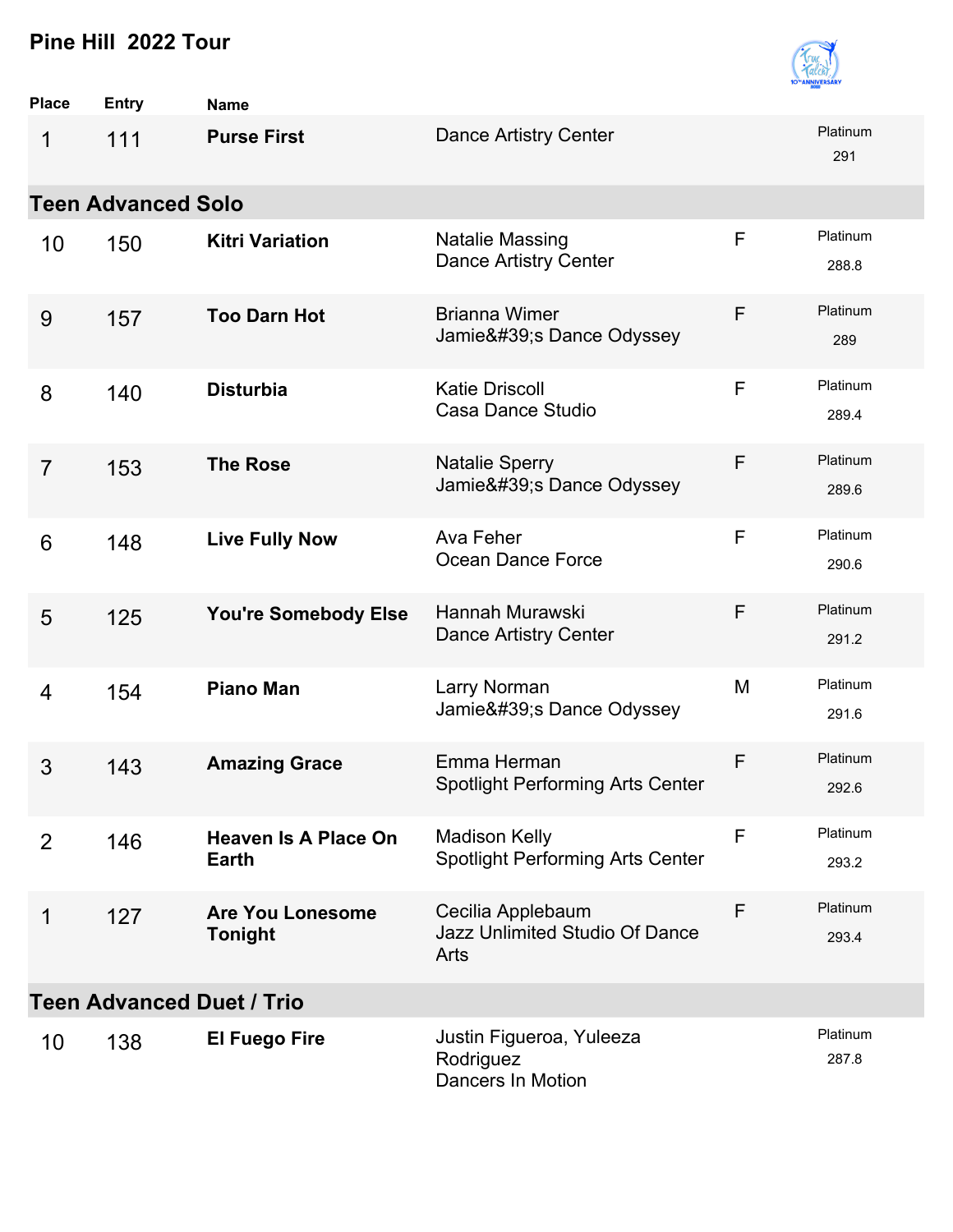| <b>INIVERS.</b> | bV |
|-----------------|----|

| Place          | <b>Entry</b> | <b>Name</b>                      |                                                                      |                               |
|----------------|--------------|----------------------------------|----------------------------------------------------------------------|-------------------------------|
| 9              | 134          | Viva La Vida                     | Julianna Bowen, Madison Newton<br><b>Dance Artistry Center</b>       | Platinum<br>289.4             |
| 8              | 159          | <b>Killer Queen</b>              | Toriana Cassia, Kryssa<br>Karavangelas<br>Jamie's Dance Odyssey      | Platinum<br>289.6             |
| $\overline{7}$ | 142          | <b>Hiccup</b>                    | Hannah Murawski, Olivia Murawski<br><b>Dance Artistry Center</b>     | Platinum<br>290.2             |
| 6              | 158          | <b>Me And My Baby</b>            | Grace Kalbach, Madison Nucifore<br>Jamie' SDance Odyssey             | Platinum<br>291               |
| 5              | 161          | <b>Halo</b>                      | Lindsey Ciurlino, Natalie Sperry<br>Jamie's Dance Odyssey            | Platinum<br>291.2             |
| $\overline{4}$ | 162          | <b>Long Train Runnin'</b>        | Tj Koger, Larry Norman<br>Jamie's Dance Odyssey                      | Platinum<br>292.6             |
| 3              | 133          | <b>Phone Call</b>                | Ava Feher, Charlotte Mckeon,<br>Ryan Mclaughlin<br>Ocean Dance Force | Platinum<br>293               |
| 2              | 145          | <b>Friendship</b>                | Abigail Graham, Tj Koger<br>Jamie's Dance Odyssey                    | Platinum<br>293.2             |
| 1              | 160          | <b>Chopsticks</b>                | Kayla Stanz, Lauren Stanz<br>Jamie's Dance Odyssey                   | <b>True Platinum</b><br>295.2 |
|                |              | <b>Teen Advanced Small Group</b> |                                                                      |                               |
| 8              | 83           | <b>Long Train Running</b>        | Ocean Dance Force                                                    | Platinum<br>283.4             |
| $\overline{7}$ | 86           | <b>Whole Lotta</b>               | Dance Artistry Center                                                | Platinum<br>283.6             |
| 6              | 35           | <b>For Lindsey</b>               | Jamie's Dance Odyssey                                                | Platinum<br>284.8             |
| 5              | 77           | <b>Wolf Pack</b>                 | <b>Dance Artistry Center</b>                                         | Platinum<br>286.2             |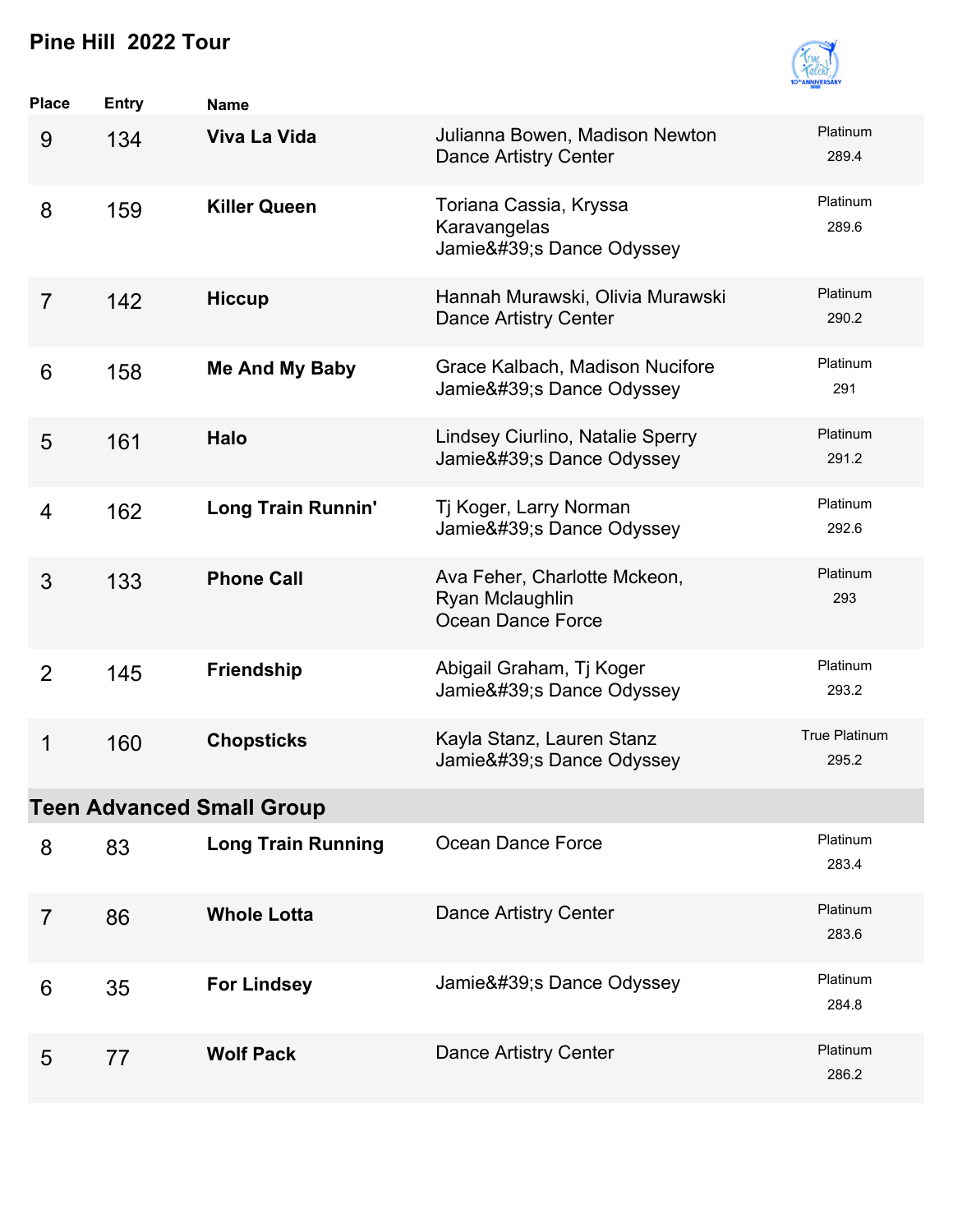

| <b>Place</b>   | <b>Entry</b>                | <b>Name</b>                            |                                        |             |                   |
|----------------|-----------------------------|----------------------------------------|----------------------------------------|-------------|-------------------|
| 4              | 78                          | <b>Aliens</b>                          | Ocean Dance Force                      |             | Platinum<br>286.8 |
| 3              | 81                          | <b>Primitive</b>                       | <b>Dance Artistry Center</b>           |             | Platinum<br>288.8 |
| $\overline{2}$ | 80                          | <b>Sound Of Silence</b>                | Jamie's Dance Odyssey                  |             | Platinum<br>290.4 |
| 1              | 84                          | <b>Lone Survivor</b>                   | Ocean Dance Force                      |             | Platinum<br>291.8 |
|                |                             | <b>Teen Advanced Large Group</b>       |                                        |             |                   |
| 6              | 91                          | <b>Purple Hat</b>                      | Ocean Dance Force                      |             | Platinum<br>284.2 |
| 5              | 51                          | <b>Get Dat</b>                         | Jamie' SDance Odyssey                  |             | Platinum<br>286.2 |
| $\overline{4}$ | 94                          | <b>Bow Down</b>                        | Jamie' SDance Odyssey                  |             | Platinum<br>289   |
| 3              | 93                          | Let's Go                               | Jamie's Dance Odyssey                  |             | Platinum<br>290   |
| $\overline{2}$ | 87                          | <b>I Will Follow Him</b>               | Ocean Dance Force                      |             | Platinum<br>290.6 |
| 1              | 65                          | <b>Come Sail Away</b>                  | Jamie's Dance Odyssey                  |             | Platinum<br>291.2 |
|                |                             | <b>Teen Advanced Production</b>        |                                        |             |                   |
| 1              | 95                          | <b>Alice</b>                           | Ocean Dance Force                      |             | Platinum<br>287.8 |
|                | <b>Senior Advanced Solo</b> |                                        |                                        |             |                   |
| 10             | 27                          | <b>Step On Up Gimme</b><br><b>More</b> | Emma Hunsberger<br>Casa Dance Studio   | F           | Platinum<br>287.4 |
| 9              | 29                          | <b>This Woman's Work</b>               | Kayla Barrett<br>Jamie's Dance Odyssey | $\mathsf F$ | Platinum<br>287.6 |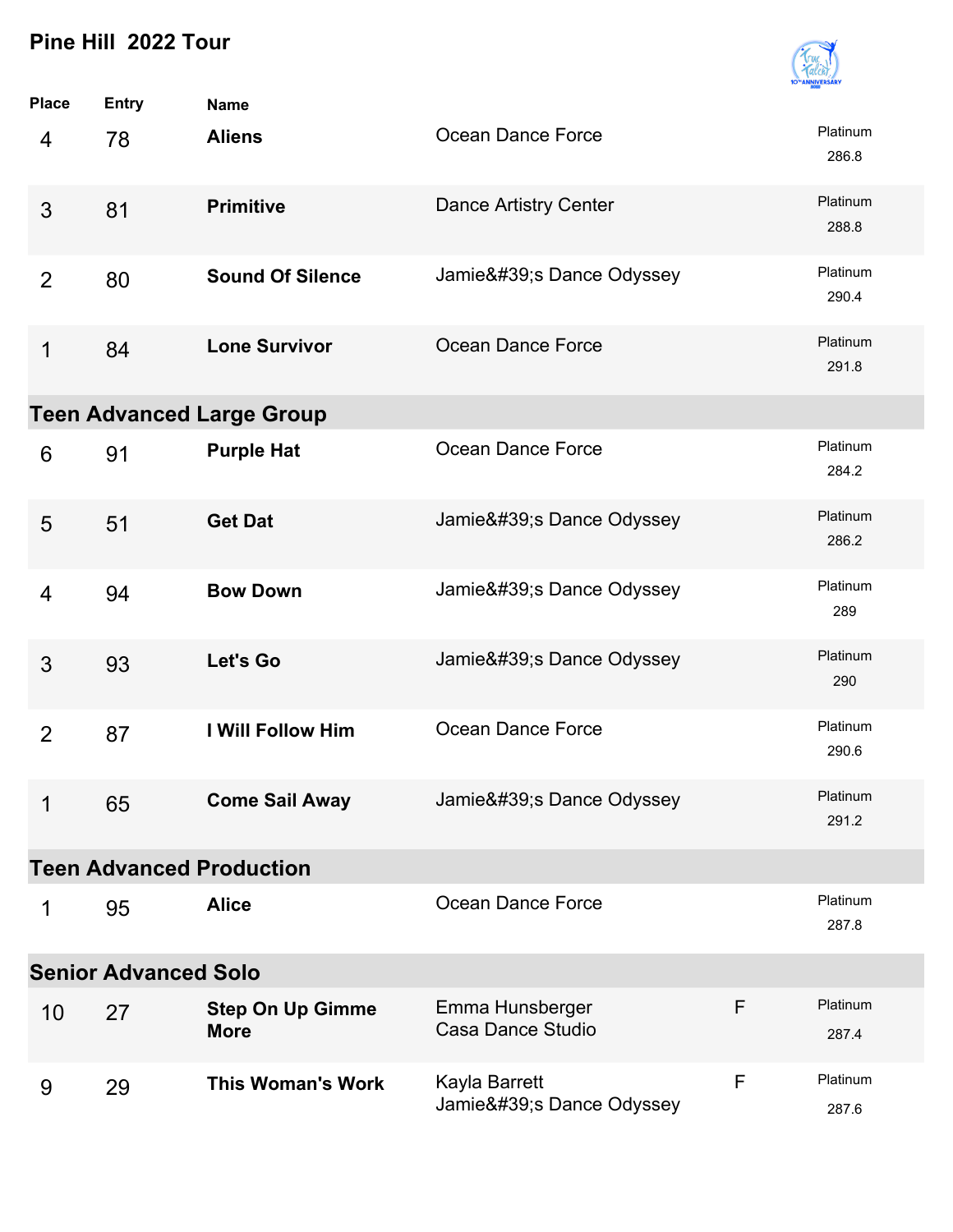

| Place          | <b>Entry</b>   | <b>Name</b>                                         |                                                                 |   |                               |
|----------------|----------------|-----------------------------------------------------|-----------------------------------------------------------------|---|-------------------------------|
| 8              | 163            | <b>Bored</b>                                        | <b>Kate Mcguiness</b><br>Ocean Dance Force                      | F | Platinum<br>288.2             |
| $\overline{7}$ | $\overline{2}$ | Yulee                                               | Yuleeza Rodriguez<br>Dancers In Motion                          | F | Platinum<br>288.4             |
| 6              | 28             | <b>After The Love Has</b><br><b>Lost It's Shine</b> | Nila Payne<br>Jamie's Dance Odyssey                             | F | Platinum<br>289.6             |
| 5              | 22             | <b>Good-bye Yellow Brick</b><br><b>Road</b>         | <b>Allison Farr</b><br>Jamie's Dance Odyssey                    | F | Platinum<br>290.4             |
| $\overline{4}$ | 19             | <b>Shout</b>                                        | <b>Kiersten White</b><br>Jazz Unlimited Studio Of Dance<br>Arts | F | Platinum<br>290.6             |
| 3              | 33             | <b>To Build A Home</b>                              | Kayla Stanz<br>Jamie's Dance Odyssey                            | F | Platinum<br>291.8             |
| $\overline{2}$ | 16             | <b>Skyscraper</b>                                   | Tj Koger<br>Jamie's Dance Odyssey                               | M | Platinum<br>293.2             |
| 1              | 21             | My Way                                              | Eugene Lutz<br>Jamie's Dance Odyssey                            | M | Platinum<br>293.4             |
|                |                | <b>Senior Advanced Duet / Trio</b>                  |                                                                 |   |                               |
| $\overline{2}$ | 149            | <b>Hold On</b>                                      | Reese Holmes, Courtney Pearson<br>Jamie's Dance Odyssey         |   | Platinum<br>288.4             |
| 1              | 164            | I'll Stand By You                                   | Allison Farr, Eugene Lutz<br>Jamie's Dance Odyssey              |   | <b>True Platinum</b><br>295.2 |
|                |                | <b>Senior Advanced Small Group</b>                  |                                                                 |   |                               |
| 1              | 88             | <b>Our Element</b>                                  | Jamie's Dance Odyssey                                           |   | Platinum<br>291.4             |
|                |                | <b>Senior Advanced Large Group</b>                  |                                                                 |   |                               |
| 1              | 73             | The Day The Music<br><b>Died</b>                    | Jamie' SDance Odyssey                                           |   | <b>True Platinum</b><br>295   |